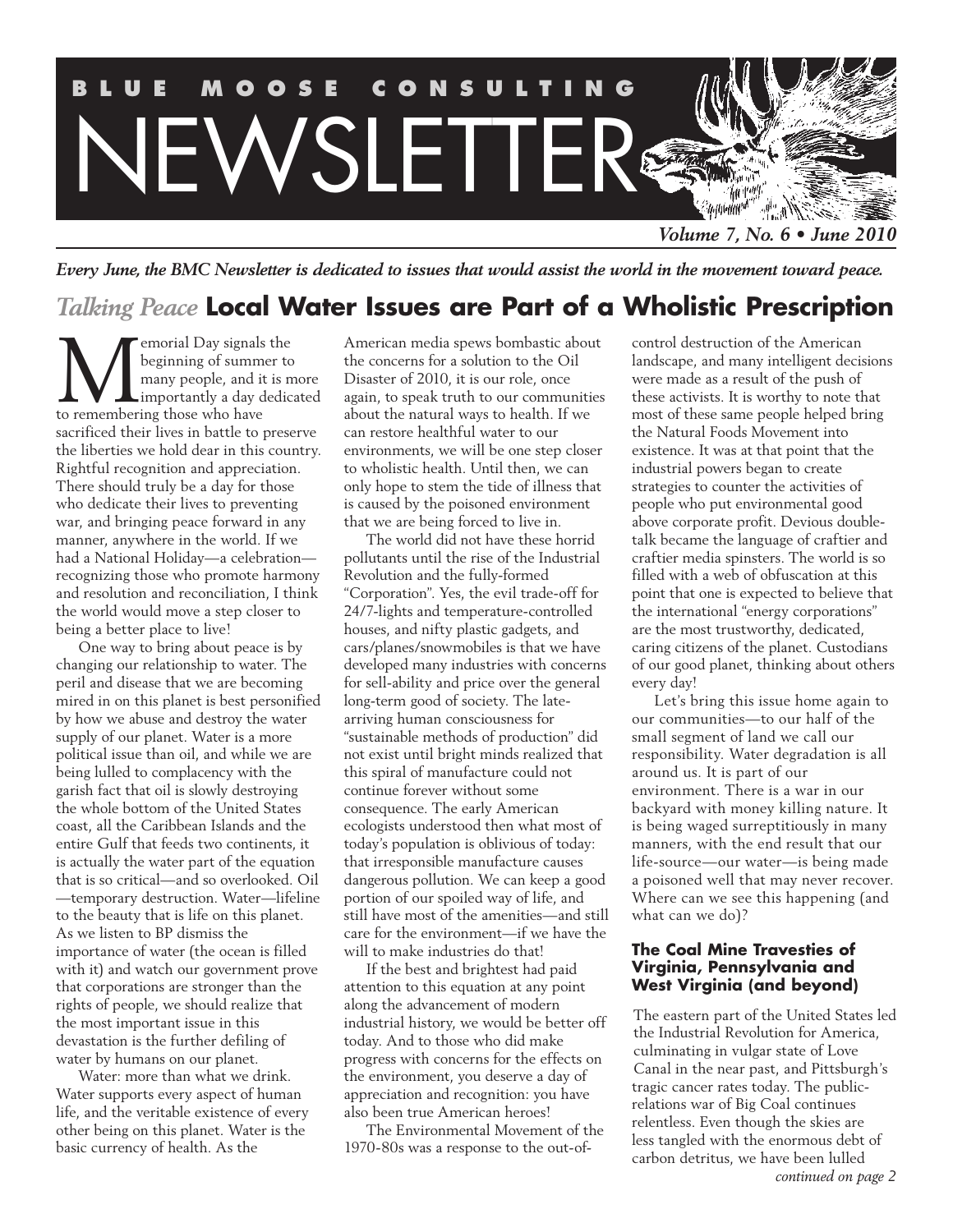# **Local Water Issues**

*continued from page 1*

into believing that "clean coal" is snowwhite safe. Propaganda campaign. To extract coal from the ground, you either use explosives or water or both. The current "mountain-top" mining in the Appalachian mountains of our region can be labeled nothing less than an environmental rape of the good earth. Disregarding the apocalyptic destruction of many galaxies of life in those treefilled environments (in the name of progress), mountain-top mining is one of the three greatest pollutants of water in America today.

Poor rural southwestern Virginia: being deemed a national sacrifice area by elected officials and profiteering companies. The water quality of that area will not recover for hundreds of years once the damage is finished and the "job providers" move on. Delicate ecosystems decimated and communities destroyed. We all need to alert our communities to the degradation of water supplies on the western geographic flank of the mid-Atlantic States.

Mountaintop Coal Mining effecting Virginia and West Virginia, and equally invasive gas drilling around Pennsylvania and New Jersey will definitely poison drinking water in these areas: yet note how the public debate is absent and the issues go unaddressed by your public officials. Of equal importance, water resources are diverted for the inefficient extraction of capitalized energy sources. Maybe it is time to make drinking water quality a bigger issue in your local politics?

### **Our dear, delicate, damaged Chesapeake Bay**

The Chesapeake Bay is the largest estuary in the United States. An American treasure. Destroyed to provide cheap chicken meat, and through thoughtless industrialized agriculture, and short-sighted urban planning that has led to urban runoff, and to the dumping of other industrial water contaminations into this once bountiful ecosystem. The Bay, fed by 150 rivers and streams, affects six states and has a drainage basin of 65,000 miles. In the 1970s the Bay became infamous as it held what was identified as one of the planet's first found marine dead zones. As we can learn from other parts of the world and

# **Support Companies Who Use Water Wisely**

Water is a cherished resource. We all have to be concerned about water use every day. Water is part of the equation in the business world as well. It is important and admirable that so many companies today use filtered water in their manufacture: it should be a requirement for natural foods and natural body care manufacturers. Poor quality water can denigrate the best-intended product.

Water in most of the U.S, is already somewhat crippled by the taxing abuse of human folly, especially in high population areas. And yet, the water in the less-populated rural areas is actually generally considered now to be more suspect and in need of greater scrutiny by all consumer advocates.

I remember speaking with Michael Schoor of **Essential Formulas** recently about his amazement concerning the noticeable and palatable vitality of the water he met while visiting certain areas of Brazil. He said that there is a strong belief that the waters of the Amazon possess an energetic, a power in their primordial purity, that cannot be matched by the used-water of heavily-populated areas. Hopefully, the devastation of the Amazon will be squashed, as this water may one day be as vital as any energy source or rainforest herb in public health, once science learns how to use this energy. One day, we may even be able to take living water and transform the washed out waters that are used to sustain so many millions around the world!

Dr. Ohhira's *Probiotics 12 PLUS* uses sacred waters that have been venerated in Japan for centuries in the manufacture of their unique probiotics. Dr. Ohhira recognizes that the source of the water matters.

In India, where seasonal monsoons are common, water reclamation has been a logical thing to do for centuries. And yet, as "civilization" has advanced, some people have forgotten the old ways. **Himalaya USA** is a vertically-integrated company that fully-recognizes the value of using clean and safe rainwater to feed their crops. Economical too. Of all the companies that I have encountered in my career in natural foods, Himalaya Herbal Healthcare has shown some of the most responsible earth stewardship of this valuable universal treasure, water.

Herb Pharm is the perfect example of farmers being environmentally conscious with their Salmon Safe Status, being one of the first three (and largest) farms to receive this status in Oregon from this

important regional eco-label working to protect local watersheds.

**Newton Homeopathics** was founded on the vision of Dr. Luc Chaltin. Dr. Luc fully understood that the water-source of his medicines needed to be energetically alive and pure. Newton products use a well-water source that is regularly tested to be clean and reliable. In Homeopathics, Newton does water the best of any manufacturer, and the efficacy of their products shows.

No company can claim to have a more intimate relationship with water than **Nordic Naturals**. Show me clean water, and I will show you healthy fish. Nordic Naturals are the Ocean Products Authority in our industry. They are governed by the stringent rules of the Norwegian Medicinal Oil Standards in how they manufacture their products, and they benefit from the environmentally progressive standard that Norway has towards water, manufacture (and even oil production!). I wish we could import the Norwegian sensibility about sustainability to this country when I see how they handle their own governance and life choices.

Finally, **Perfect Organics**—a locally-recognized environmental leader in the sometimes suspect world of bodycare—adamantly and consciously states that they use as little water as possible in their products and manufacture. As Debra Claire says, "water does not need to be an ingredient in body care products." Water is a valuable resource, and to add it unnecessarily as filler in products is just a way to unconcentrate a product. Often, it is "added" as a profit margin ingredient. Note the quote from Phillipe Cousteau on the bottles of Perfect Organics Ultimate Body Washes, as he endorses these products because their 3-in-1 use and philosophy on water use are so commendable. Carry the body washes, and alert the environmentally-conscious consumer to this unique attribute.

It all starts with the companies YOU choose to keep and promote.

human history, waters can disappear with horrid consequences in a lifetime!

As the Chesapeake Bay Foundation President recently reported: "While some indicators and geographic regions have shown incremental signs of improvement, the Chesapeake Bay is still a system dangerously out of balance. It remains on the federal 'impaired waters' list with only 12 percent of the Bay and tidal rivers meeting the standard for healthy

oxygen levels. There is still a long, long way to go before we achieve a restored ecosystem."

If ever there was a local cause to take up, it would be supporting environmental efforts for the Chesapeake Bay. The 22nd Annual Clean the Bay Day will be June 5. Don't miss this event again: become a host for activities next year! (stay informed at www.cbf.org: the

*continued on page 6*

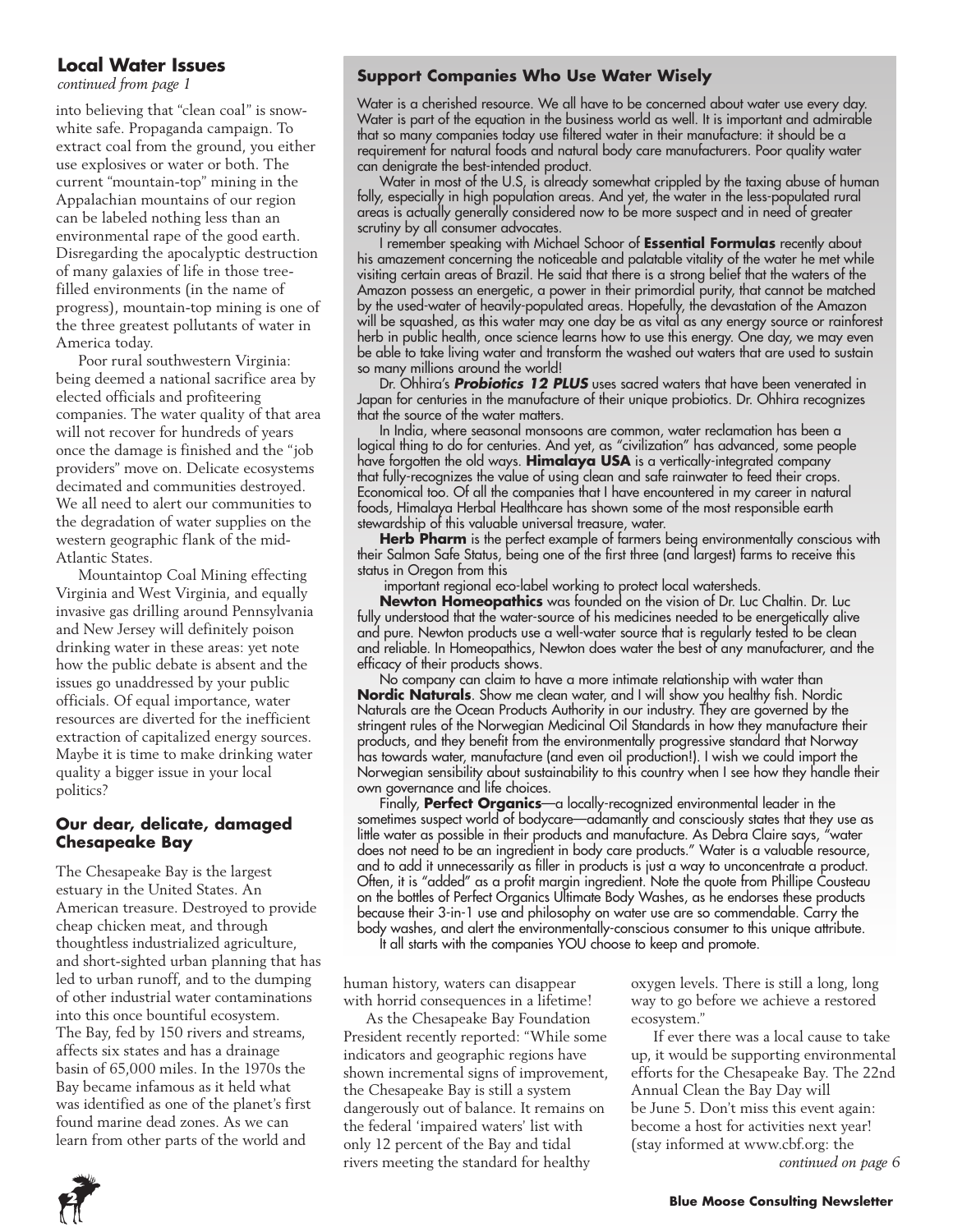

# *June Promotional Specials* **Topical Herbs**

Tea Tree Oil Soothing Oak & Ivy Compound Trauma Oil Compound

# **20% OFF Products Listed minimum 3 of each item**

 *~~~~~~~~~~~~~~~~~~~~~*

**Trauma Oil Compound:** a blend of olive oil extracts of calendula flower, arnica flower, and St. John's wort flowering tops.

**Soothing Oak & Ivy™ Compound:** Poison Oak, Ivy & Sumac Remedy: a blend of the liquid extracts of: grindelia flower & leaf; sassafras root bark and natural menthol crystals

# źmalava

HERBAL HEALTHCARE

# *June Promotion* **Energy Brain/Stress**

# Supplements & Liquids\*

• MindCare® 60 Vcaps • MindCare® Econo 120 Vcaps • MindCare® liquid 200 ml • StressCare® 120 Vcaps • StressCare® Econo 240 Vcaps • ImmunoCare® liquid 200 ml

- LiverCare® liquid 200 ml MindCare® liquid 200 ml
	- CoughCare® liquid, Regular & Sugar-Free

# Organic Single Herbs\*

Bacopa • Gotu Kola • Shatavari Holy Basil • Mucuma • Ashwagandha

### **Organique by Himalaya June Promotion: Hair & Body Care**

• Amla & Holy Basil Conditioner • Hydrating Shampoo • Rejuvenating Shampoo • Volumizing Shampoo

- Revitalizing Hand & Body Lotion Stress Massage Oil • Rejuvenating Massage Oil
	- Intensive Moisturizing FootCare Cream

# **\*Mix & Match Promotions for May**

| Mix & Match                              | $12-17$ units | $18-23$ units $24+$ units |            |  |
|------------------------------------------|---------------|---------------------------|------------|--|
| Organic Single Herbs                     | 10%           | 12%                       | 15% off    |  |
| Organique by Himalaya                    | 10%           | 12%                       | $15\%$ off |  |
| Herbal Formulations                      | 10%           | 15%                       | 20% off    |  |
| Liquid Herbal Formulations 10%           |               | 10%                       | $15%$ off  |  |
| Not to be combined with any other promoc |               |                           |            |  |

*Not to be combined with any other promos* BMC is now proud to represent Himalaya USA in New Jersey



# **New Products**

**• BCAA Vcaps 120s** (Kosher and Gluten Free) #1590

- **100% Natural Dual Action Protein Powders** Original, French Vanilla, Chocolate, Strawberry 1 lb and 2 lb sizes
	- **Early Promise Prenatal® Gentle Multiple Caplets 60 + 120s**

*ask your BMC rep for launch dates*

# **Bluebonnet for Performance Athletes and the quality conscious consumer**

Bluebonnet is proud to introduce to its line of amino acids BCAAs Vcaps that contain 3000 mg per serving of pure, vegetarian-sourced branched chain amino acids, L-leucine, L-isoleucine and L-valine from Ajinomoto, the worldclass quality leader in the production and purity of amino acids. The BCAAs are provided in the scientifically relevant

4:1:1 ratio for muscle performance, health and repair. They are also introducing the first whey protein product to combine both fast-acting undenatured, micro-filtered whey protein isolate and extended-acting micellar casein and calcium caseinate from grass-fed, rBGH/antibiotic-free, New Zealand cows, rich in naturally-occurring nutrients (BCAA, Immunoglobulins, Glutamine, Beta Fractions) for

muscle health and repair.

Not represented by BMC in NJ Not represented by BMC in NJ, SC



Pure and Great Tasting Omega Oils

# **Nordic Berry 24-unit floor display**

This promo opens the door for every account to receive one 24-ct Nordic Berries display at **15% OFF** during the month of June.

Nordic Berries, a flavor loved by trolls and children alike. This multivitamin makes an ideal companion to any of three fruit-flavored fish oil products for children that Nordic Naturals makes. Children will love the stories of the cloudberries, gathered by trolls along the banks of the fjord waters, and they will also get well-rounded multivitamin protection from these delicious vegetarian gummy berries.

- no artificial colors, flavors or preservatives
	- easy to chew
	- pectin based
	- gelatin free\* allergen-free
		- sweet & sour taste

Not represented by BMC in NJ, SC



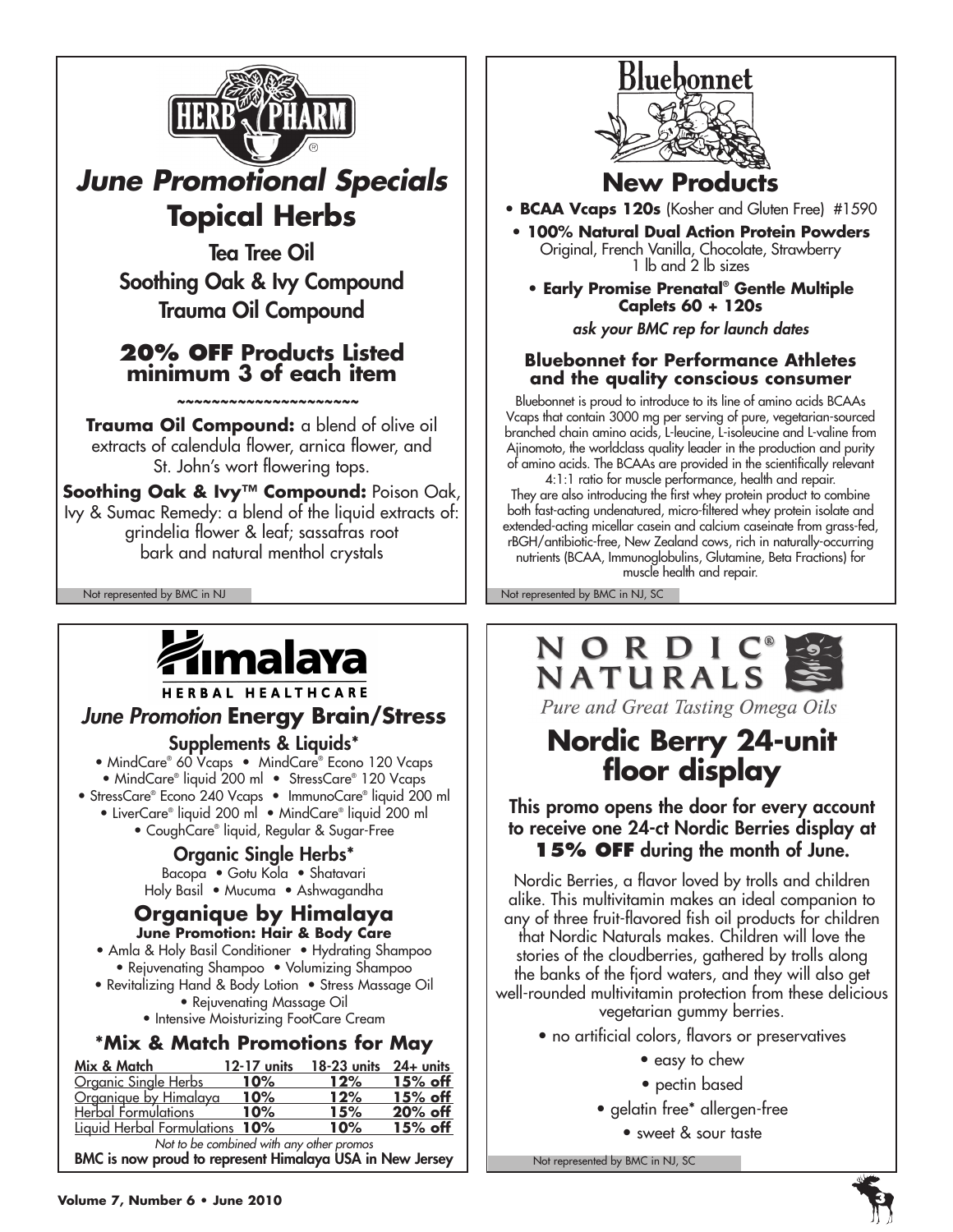

# **Juvo Slim now Certified-Organic In time for the summer sales!!!**

 *Juvo Slim is the delicious & nutritious way to lose weight* This may actually be a new planet. A place of pure, raw, organic green food leading people to optimal health, energy and weight. Be proud to become a Juvonian!!

**Juvo Original Box Overstock Sale: Summer 2010** *while supplies last: all sales final* Hot Summer is coming and—due to surplus manufacturing—the Juvo Original Box is on sale:

**Buy One Box, get One Box FREE**. A great way to introduce this versatile, balanced, raw foods meal replacement. The perfect travel food!!

Why One Pouch Of JUVO Vegetarian Raw Food A Day Changes Your Health

1. JUVO is a plant-based vegetarian meal: Organic whole grains, vegetables, sea vegetables and mushrooms make up the premium vegetarian ingredient list. 2. JUVO is a living and uncooked vegetarian food: Over 25 natural ingredients are freeze-dried to protect essential nutrients and retain freshness. 3. JUVO is a complete whole food meal, full of nutrition but low-calorie: Perfect for weight loss in a healthy natural way.

Not represented by BMC in Eastern PA, NJ



**Weight-Loss It Is!** *Nature's Wonderland from Penn Herb Company* **Buy 3: Get One Free Kanten (Agar Agar) Caps 60/bottle**

*4 bottles for \$21.30 + FREE SHIPPING! No Minimum Order*

Overweight participants who received a small serving of Kanten before their meal *lost a significant amount of weight* in comparison to the group that didn't consume Kanten. A decrease in cholesterol and blood sugar levels were also noted.

**• Curbs your appetite.** Once in the stomach, Kanten expands up to 3 times its mass, *so you feel full, satisfied and eat less food!*

**• Adds bulk to meals without adding calories.** 

• **Supports blood sugar levels.** *Dieter's Bonus:* Kanten is rich in soluble fiber, which helps to balance *blood sugar levels*. Your body's blood sugar levels affect your appetite. If levels are consistent you don't get hungry as quickly. This in turn decreases the desire for sugary, calorie-laden snacks



*Aloe Life June Promo* **Bug Beware +**

**Skin Gel 4oz & 8oz**  *12 items mix & match* **15% off\***

**Bug Beware** is a 100% safe non-toxic alternative bug repellent spray and it works! Concentrated active ingredients naturally discourage mosquitoes and other pests from biting babies, children, adults and pets too! Field tested in mosquito-infested Alaskan terrain.

**Aloe Skin Gel**—the quality-certified organic Aloe Vera + herbal extracts are amazingly effective! Skin Gel is made from fresh Certified Organic Whole Leaf Aloe Vera Juice. Thickened naturally with seaweed, the formula contains 1% skin nutrients of Vitamin E, A & C combined with herbal extracts of Azulene from

Chamomile and Allantoin from Comfrey. The therapeutic value of Skin Gel is unmatched by any other topical Aloe Vera today. The golden yellow color shows the presence of the therapeutic yellow sap, which has been used traditionally for healing.

#### **INFO UPDATE**

**NEW LOOK** for Aloe Life Products! New Labels help customer recognition on the shelf! The Aloe Life Promise states the Quality of our juices remain the same #1 Certified Organic Status. Certified Active Aloe guarantees COLD PROCESSING to maintain the level of polysaccharides which are so important for immunity on every level!





**with Nature**

Dr. Ohhira's Probiotics 12 PLUS is cultivated in a harmonious environment.

During the 3-year fermentation process, the food material is stirred in a prescribed motion (and direction) every time. Classical music is played in the room, creating an optimal environment for healthy colony growth. Dr. Ohhira's Probiotics 12 PLUS is alive and viable and needs to be treated as such! At Essential Formulas, we love our bacteria. Is it not reasonable to conclude that this bacteria will function better and bring added value as it performs its health-promoting function?

*Natural Marketplace 2010 Show Deals* Show Deal Dates: June 11-12\*

### **Open Stock – 10% Discount with Free Shipping Mix & Match 24 items – 15% Discount**

Remember to order the new **Dr. Ohhira's Propolis PLUS:** 30 + 60 ct boxes

\*Do not have to attend the show to receive promotion, but order must be placed on time and with Show Order Form. Ask your BMC rep for further details. Orders of 24 or more will also receive one copy of the book *Boost Your Health With Bacteria* by Dr. Fred Pescatore, MD and Karolyn Gazella

> Brushes *Finest Quality Hair, Body and*

*Skincare Accessories*

# *Las Vegas Trade Show Deal* **25% off show orders and Free Shipping for show attendees**

Importing from all over the world is a challenge in this unpredictable economy. Ask your BMC rep for an updated price list. Four items have seen marginal price increases, one item is temporarily not available and has been replaced, and in-stock issues have all settled down for the moment.

Note that the tortoise shell-colored pick comb is temporarily not able to be manufactured, and that item number (TC-6) has been replaced with a wide-toothed comb that should be very popular as a substitute.

**Popular summertime travel comb:** Pocket/Purse with Fine/Wide Tooth Combination (TC-1)

Not represented by BMC in NC, NJ, PA

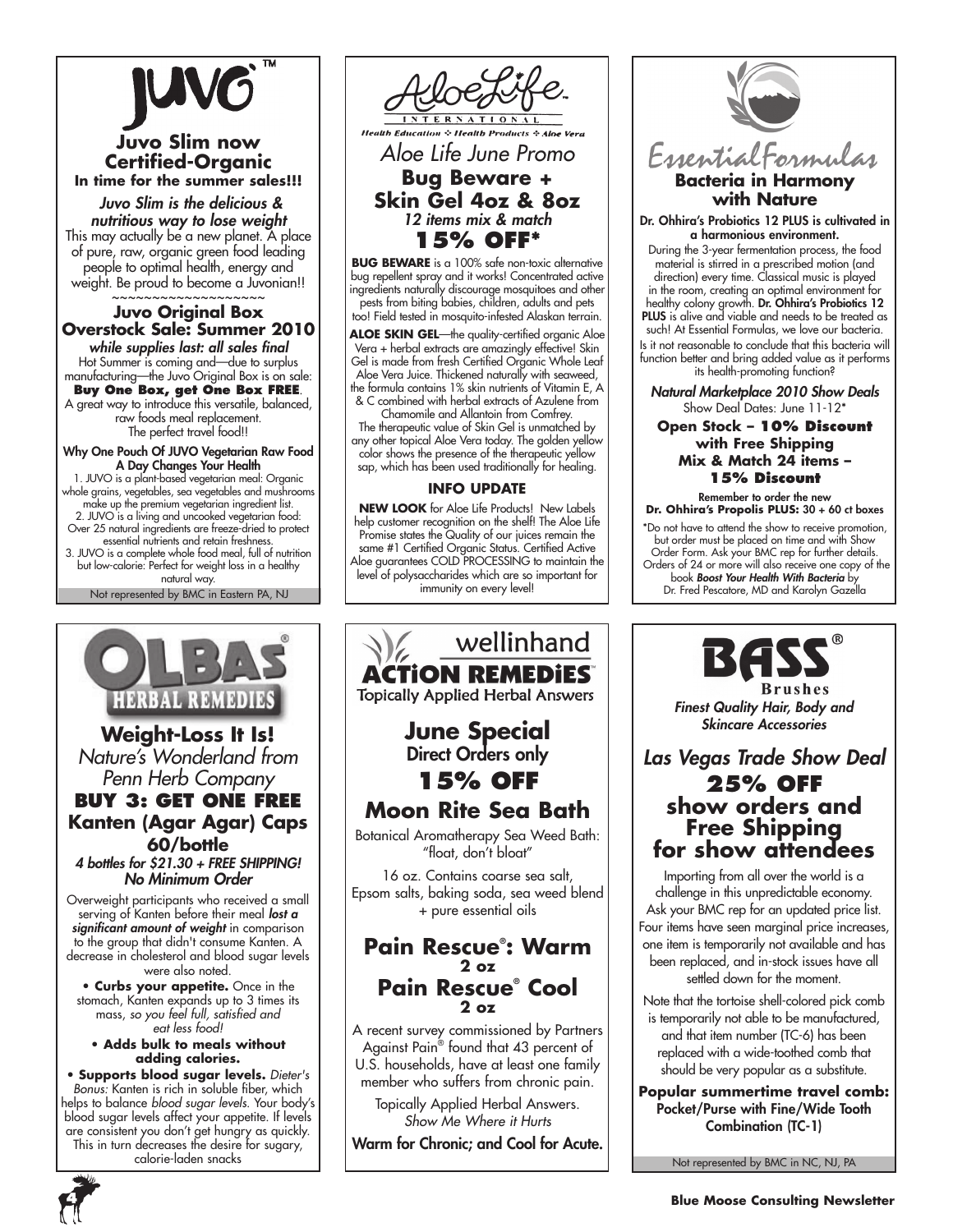

# **Award Winning Sapien Shave Cream**

Best of Beauty Award, *Better Nutrition Magazine* 2009 Beauty with a Conscious Award, Natural Solutions 2009

Made with rich plant ingredients from the Amazon, Sapien Shave Cream for men is vegan & EcoCert<sup>6</sup> certified organic. Does not contain sulfates, artificial dyes or fragrance, parabens, PVP, silicone, DEA, phthalates, GMOs or propylene glycol. The Sapien line is a luxurious way for men to address their grooming needs naturally using plants like Cupuacu, Macadamia nut, Aloe Vera and Acerola to keep skin healthy, less irritated and properly hydrated. The subtle woody aroma is addictively distinct and derived from a special blend of essential oils including Cedarwood, Lemon, Bergamot and Clove. A favorite for women too!!

# **June Promotion**

Direct orders ONLY with agreement to pass discounts along to customers

**25% off Sapien Men by Surya Brasil** Shower Gel • After-Shave Cream Facial Scrub • Shave Cream Shampoo & Conditioner • Hair Style Gel

# immune **HEALTH BASICS**

CLINICALLY PROVEN IMMUNE SUPPORT

# **June Special 6 each per SKU 10% 9 each per SKU 15% 12 each per SKU 20%**

Are you keeping pace with the recent developments and research on immune health? Ask your BMC rep for a 30-minute update to increase your knowledge of immune health and Immune Health Basics products. Our new retail training instruction cards are worth the time this summer for you and all your staff.

So far in 2010, there have been over **31 references** to the proprietary beta glucan product Wellmune WGP® . It is starting to become evident through published primary research that not all beta glucans are alike. **Structure Matters**

> *Wellmune WGP® GRAS-approved, clinically proven*

# **PERFECT® ORGANICS**

*Summer Stock-up Extravaganza*

*June Promotion* **Super Popular Shea Butter Lip Balm should be at** 

**every cash register** *3-variety multipack* Citrus Orange • Vanilla Twist Fresh Mint

**Buy 2 18-pak counter displays = 10% off Buy 4+ 18-pak counter displays** 

**= 15% off** ~~~~~~~~~~~~~~

## **Las Vegas Promo: June 6 -18\* Body Scrubs 15% off**

excellent for smooth summer skin Lavender Lavish, Orange Ginger, Hazelnut Coffee

*\* must mention show deal when placing order*

VEGAN

# ٦ **MushroomScience®**

# *Arriving THIS Month* ALL Mushroom Science products with new packaging

beautiful boxes to help you sell Medicinal Mushrooms as more people become aware of the many benefits of these therapeutic-grade products

~~~~~~~~~~~~~~~~~~~~~~~~

# *June Promotion* **10% off Reishi Gano 161™** buy 12 or more **20% off**



INEWTON Lics

**Nurturing Naturally Since 1987** 

# **June Specials 20% OFF discount on 6+ per SKU**

- Accident~Rescue (N034)
	- Bug Bites (N038)
		- Hives (N043)
- Bangs & Scrapes, Kids (F034)
- Sports Injury, Spray (N218)

# **Natural Market Expo Show Special:**

Line-Drive discounts June 11–21.

**15%** for attendees, **10%** for non-attendees.

Not represented by BMC in NC, SC



## **Natural Immunogenics is widely recognized as the most advanced manufacturer of colloidal silver hydrosols.**

The University of Miami Medical School confirmed that the silver particles in Sovereign Silver are, on average, 0.8 nanometers (nm) in width, more than 100,000 times smaller than the width of a human hair. Other studies have confirmed that the particles are 99.99 percent pure silver. The only other ingredient in the hydrosol is medical-grade

water.

The concentration of Sovereign Silver (10 to 23 ppm) is well within the Environmental Protection

Association's safe range. Additionally, the extremely small size of the silver particles and their positive electric charge is designed to keep toxic levels of silver from building up within the body.

Not represented by BMC in NC, SC, NJ, eastern PA

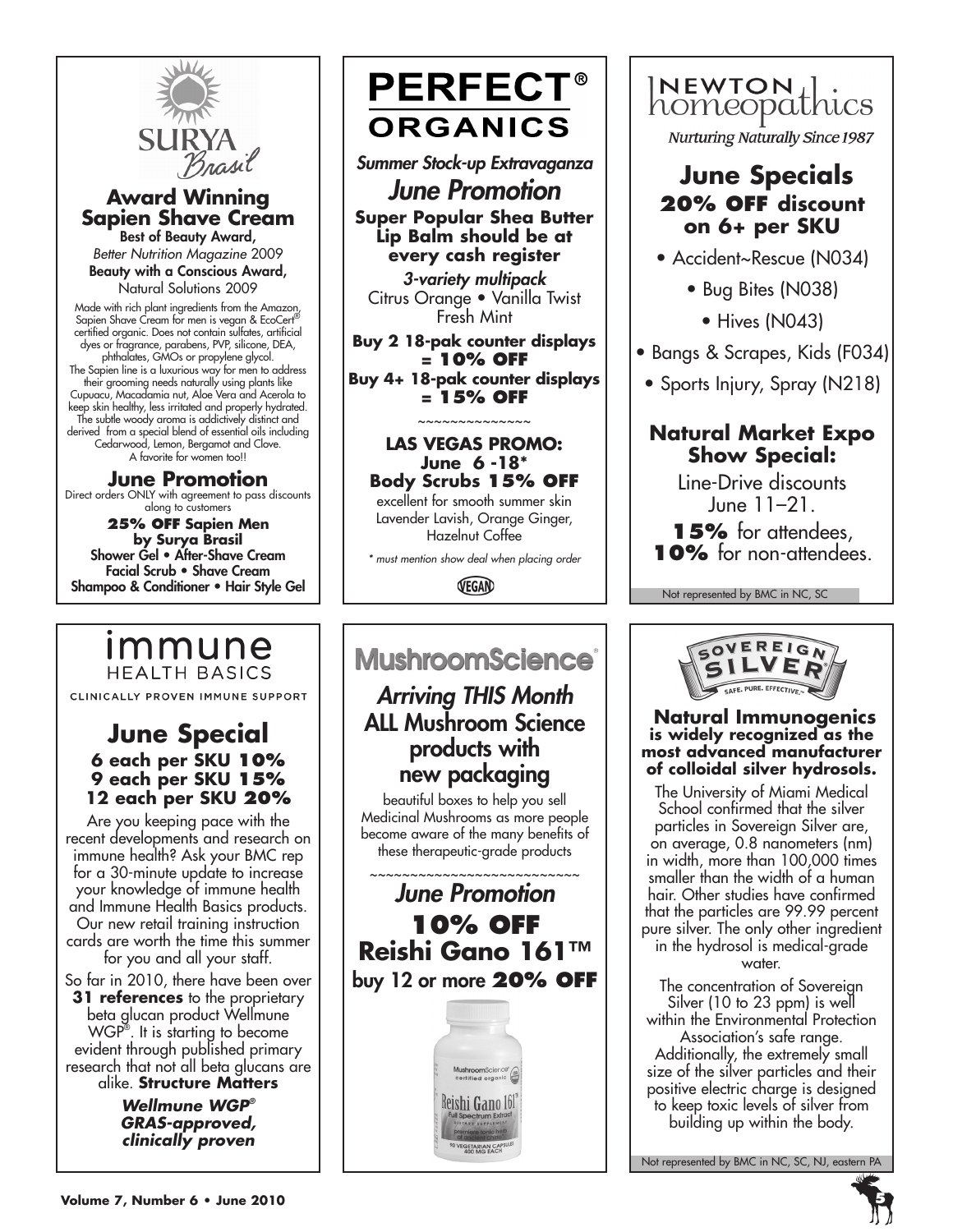# **Local Water Issues**

Chesapeake Bay Foundation). From a business perspective, realize that there is probably not a customer in your area that would not applaud your promoting efforts to Save the Bay.

### **Water, water everywhere and not a drop to drink.**

Could it happen? Well, if the well-water is contaminated it could. There is no greater threat to our water supply than that posed by nuclear energy: this is a cancer magnet. Last month (5/2010), a major water aquifer in southern New Jersey was reported to contain radioactive water from the nearby Oyster Creek Nuclear Generating Station. If one can forget the vast amounts water needed to cool nuclear power, this power plant, the nation's oldest, shows that the energy created by nuclear fuel manufacturer degrades the turbines, water tanks, (pumps, valves) and concrete floors. Leakage is predictable.

Tritium has a half life of 12 years, cesium-137 (30 years), cobalt-60 (6 yrs). The Nuclear Regulatory Commission (NRC) has recorded spills between 20 gallons and 787,000 gallons: frankenstein's poison water. Yet, we are told this is a clean energy source (forget the terrorist concerns!)

Documented groundwater contamination has occurred in our region in Pennsylvania (Limerick: not to mention the 3-Mile Island nuclear disaster); North Carolina (Brunswick and Maguire), South Carolina (Catawba), New Jersey (Salem) and 15 other States. The Union for Concerned Scientists reports over 350 incidents of radiation leaks in over 101 nuclear reactors since 1961. Is anyone impartial studying the effects of this environmental contamination on the citizenry?

There is no clay or chlorine or fluoride that can clean out this manmade poison: and it is inadvertently drunk by infants, children, teachers, soldiers, the elderly (not to mention the animals, livestock and all the fish), and everyone who inadvertently trusts that our environment is as safe as it was before the introduction of nuclear energy into our culture.

Contaminated water affects the soil and our food supply. Nuclear Power Plants have been caught allowing the

public to drink contaminated water for **LAS VEGAS NATURAL**<br> *continued from page 2* **LAS VEGAS NATURAL** information from the public (ex: Illinois): government oversight could not be stringent enough to monitor the deadly effects that small amounts of nuclearcontaminated water would cause. If you listen to lobbyists, cautious scientists and government officials, the levels of contamination are "not of public concern". Would you ever give anyone let alone a for-profit (publicly financed) enterprise—the power to make these basic health decisions for you?

> Water is not a commercial substance. Water on Mars, if poisonous, would be inconsequential. Will our planet one day be uninhabitable because we have defiled all the pure water we were given?

# **America's Southern Waters**

National Security. There has been a breach in national security and it was caused by British Petroleum (BP), ushered in by Halliburton. Both political parties took money from lobbyists to allow fisheries, tourism, and myriad other livelihoods to be exposed, exploited and made vulnerable. What was truly the inevitable has happened, and all the people with their hands in the



#### Not represented by BMC in NC

# **Marketplace Booth Schedule**

| Bluebonnet                | 1417 |
|---------------------------|------|
| <b>Bass Brushes</b>       | 1113 |
| <b>Essential Formulas</b> | 1522 |
| Juvo                      | 425  |
| Mushroom Science          | 1626 |
| <b>Nordic Naturals</b>    | 1123 |
| Oxylent                   | 717  |
| Sovereign Silver          | 1409 |
|                           |      |

money-bowl look up and act surprised. The end results will show that human error, managerial malfeasance and simple greed will have been the cause: while this was preventable, it was inevitable!

Now, the legal system remains mum: justice is on no one's lips. If enough people play musical chairs, no one will notice that no one is being blamed and the last person standing is the tax-payer and this bill will be enormous. ("Wait, I didn't order 35 Exxon Valdezes: why is this on my bill??)

3500 internationally-owned corporate oil rigs off the coast of the United States? Land granted away for pennies to allow the drilling of our oil

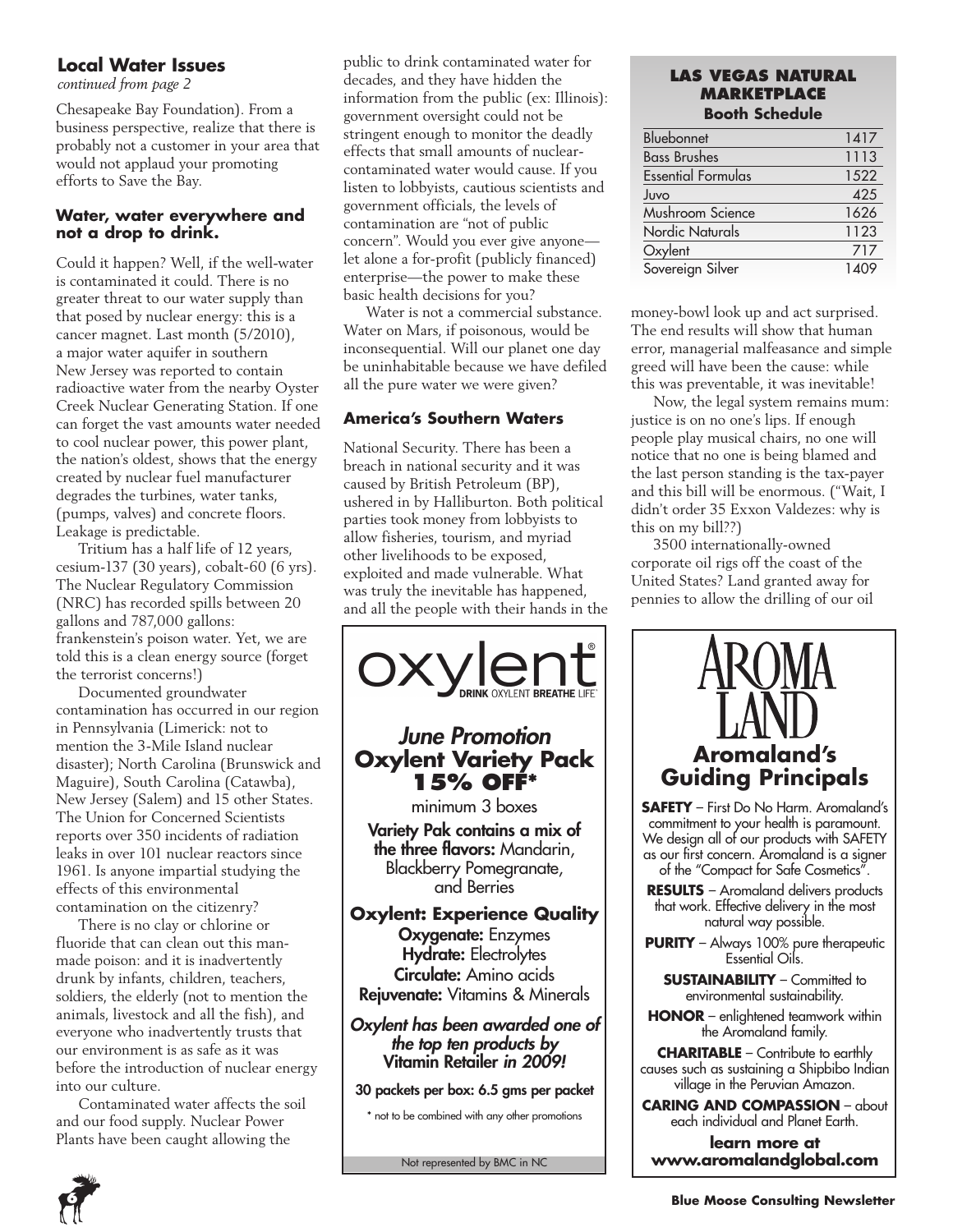without taxation to be re-sold to the American citizenry to the tune of sinful profit for the oil executives and their stock co-conspirators? 3500 oil rigs allowed to drill and there was no clear study as to how to handle a problem "if" it happened? Happy, blind, profit-driven forecasting. Forget that this was the first time: one time is all it took to destroy millions of lives, hundreds of millions of animal lives, an economy, and our most precious resource: water!

What are the probabilities of human error in a nuclear disaster? Probabilities. Lives lost. These concerns do not exist with wind, solar, water energy: there would be no concern for these human catastrophes.

This tragedy should chill everyone to the core. It should bring tears every time the shorn lives of these people are thought about. This is colossal human loss. And this disaster is only beginning. Hopefully, we will not have evaporating memory, and the palpable hurt and anger and sadness will remain as a scar on our consciousness for the decade plus that it will take to recover from this devastation.

Off-shore oil. The equivalent of a few days oil consumption in the U.S. all on the shores and in the lungs and skins of hundreds of thousands of miles of ecosystem. Precious water poisoned.

Offer the politicians a few shillings of tax revenue ("we'll pay you a portion, in exchange for subsidies and exemptions; after all, we are employing a few of your people as we take your resources") The Economic Hitman is an equalopportunity shyster.

If you believe that oil is the solution, I have a few more wars to sell ya!!! Water always suffers in war. The assaults of industry on the good earth have never accounted for this environmental consequence. From soldier to widow to prisoner, everyone drinks the ravaged water of hatred in a war; and these past 100+ years of old-school energy removal have been a very war-like assault on the health of the human spirit and constitution.

#### **Common Sense**

This country is filled with many brilliant minds and armies of college-educated scientists. Are the energy answers so beyond our reach or are we not reaching far enough? Reaching at all? If BP has spent \$1 billion already on a few failed attempts at stopping this oil volcano (again, we have to doubt their numbers, and veracity), what would have happened if they had invested that \$1 B in renewable resources on the front-end of the energy-need equation? We would

#### **"We Are health food people" Amanda Chawansky – Sales Associate – BMC Central Region**



Reflecting on how one "gets somewhere" is an interesting and useful exercise. Socrates once stated that "the unexamined life is not worth living". Michael Hennessey, a contemporary philosopher, challenged me to examine my current incarnation by writing about my choice to join Blue Moose Consulting for his famed newsletter. In many ways, my recent addition to the BMC team was a natural progression for me. I've always made choices based on what feels right and joining BMC was no exception. My path to the natural products world, however, requires a little explanation.

Growing up in Northeastern, Ohio, I never really focused on the "green" values my parents and grandparents demonstrated. My dad

was born in Ukraine in 1941. He arrived in the U.S. a bit later with his parents, siblings and the post WWII values of reducing, reusing, recycling, never really relaxing and doing everything in his power to ensure his children were better off than him. My mom's family, Irish-American Catholics, shared similar values. One of nine children, my mom tells tales of sharing beds, clothes, gardening for 35¢ an hour and never wasting a thing.

After dabbing in commercialism and all things mainstream in high school, my authentic self evolved during my college years. I am the only person I know who quit the college basketball team senior year to star in a French theater production. After spending a lifetime playing basketball, I was eager to challenge my creative side. My interest in languages, particularly, French, brought me to Washington, D.C. for my graduate studies at American University where I aimed to have a "practical job" for my language ability.

That desired practical job was replaced with an enjoyable one—working for Perfect Organics, an organic skin care company. At Perfect Organics, I exercised my creative juices developing marketing plans, honing sales skills and learning "the industry". I also accessed my "green" side and realized that growing up, I was part of the "movement" before it was a movement! My time at Perfect Organics also afforded me the chance to meet my current colleagues at BMC. It's a rare opportunity to know your colleagues before have had more jobs, less devastation for the Gulf Coast residents, and we would be closer to the inevitable resolution to this problem!

If we took all the war money that we have spent on conquest in Iran and Iraq since the Bush Administration, and levied those resources toward a way to change the energy paradigm in this country, do you believe that we would not have solved the simple riddle of sustainable energy already? This will happen in many of our lifetimes, and when it happens it will be later than it needed to be. Instead, we are "told" that industrial conversion would take decades. Common sense says that we are—willingly or not—being misinformed (or lied to!).

Windpower, solar power, wave power would be systems that would not destroy our water supplies. All are easily attainable with government investment. If government invests in these technologies now, since corporate energy companies are distracted by the profits of their addiction to oil (fossil fuels), coal and gas, we could control our own future with renewable energy sources. A full conversion could occur within 25 years if decision-makers had the courage, experts had the opportunity, people were told the roadmap and the benefits truthfully, and politicians worked together for the betterment of the people. In this Peace Issue of the BMC newsletter, we have to visualize this possibility in order to create the opportunities for it to occur!

Windpower would not destroy the ecosystem of a multi-state coastline. Solar power would not contaminate our soil and groundwater. Wave power could provide centuries of localized renewable energy for waterfront ocean communities. We have the technologies to be even more innovative: we can create energy from grass cuttings, and sewer waste. If private industries and affluent monies were not conspiring, the private sector could accomplish this faster than the time it took to get everyone involved in disposable cellphones and computers. It is all within our reach if we dare to reach!

As July 4 approaches, you have to learn to strongly advocate to your elected officials and those running for office, that nothing is more patriotic than clean American water.

Environmental activism should begin at the health food store. What have we always been talking about? Growing healthy food in good soil with good water. *continued on page 8*